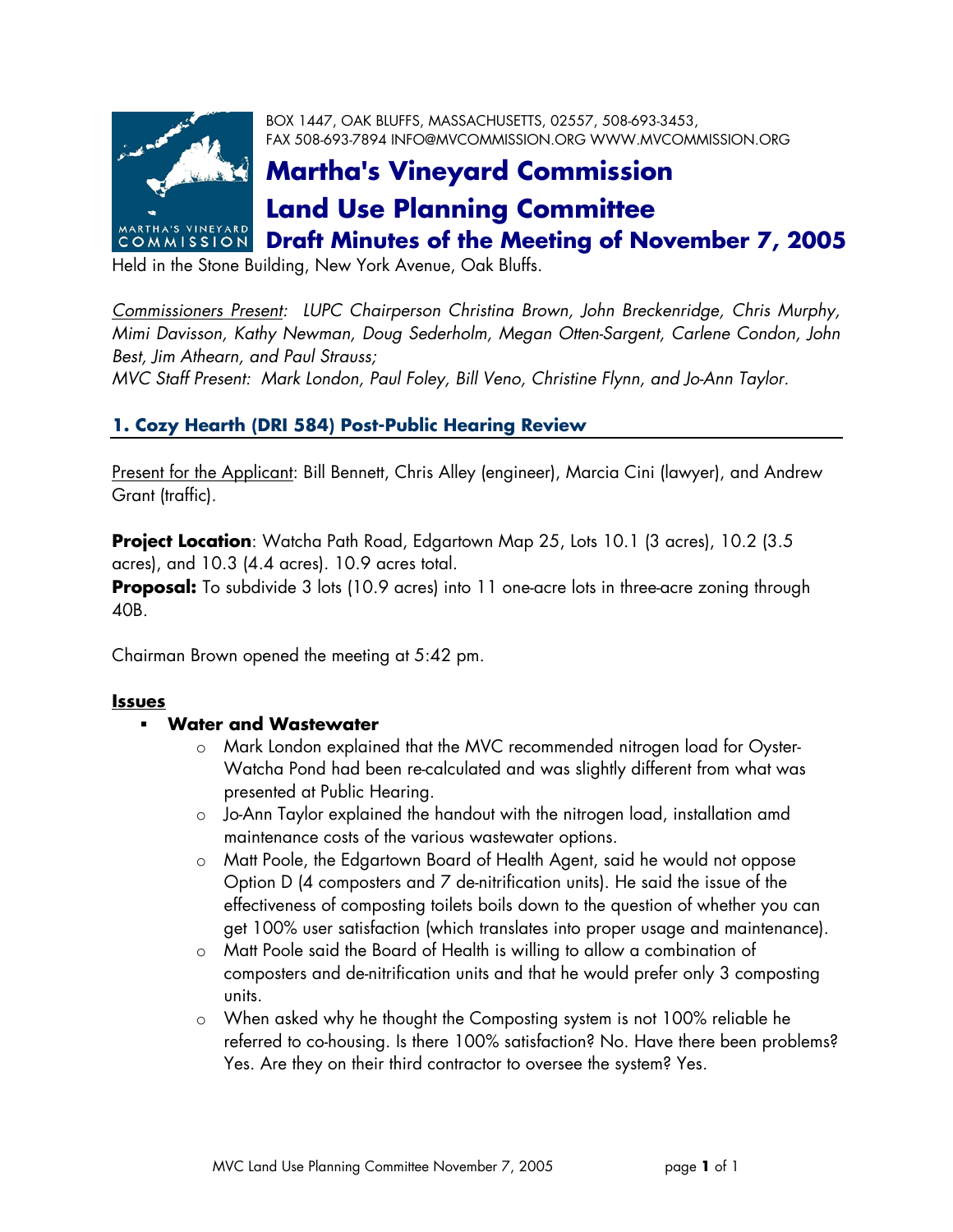- o He said the issue with septic is if you forget about it, it doesn't cause a problem for a long while. Whereas with composting toilets the margin of error is not as big.
- o Jo-Ann Taylor noted that there is an issue with putting gray water into denitrification units – it dilutes them.
- o Jo-ann Taylor explained the recalculation of the MVC recommended nitrogen loading of Oyster-Watcha Pond from 1.4 kilograms per acre per year to 1.8 kg/acre/year.
- o Doug Sederholm said that he would prefer an option for 3 composting units because that is what Edgartown Board of Health would prefer and based on the notion that it would be within 10% of the MVC goal. He would like to see the costs associated with this option.
- o Jo-Ann Taylor explained that she had used Amphidrome and Bio-Clere in her calculations because those are the brands that the applicant had looked at.
- o Matt Poole noted that a package treatment plant for this project would probably be economically unfeasible. In response to another question he added that package treatment plants are set up in such a way that you can add capacity by adding modules.
- $\circ$  Matt Poole also suggested another option that the applicant should look into a company called Chromoglass Inc. claims to provide a performance guarantee.
- o Chris Murphy suggested that we allow composting toilets if they say they can handle it and that we should prescribe a back up if they can't handle it.
- o Matt Poole suggested that Mr. Murphy should research the experience at cohousing.

### **Habitat**

- o MVC Staff gave a brief history of the project and habitat issues
- o NHESP has said they are satisfied with a plan that yields 67% habitat protection contingent upon approval of the final language for the Conservation Restriction and a long-term habitat management plan. Once Cozy Hearth submits the ENF they will be subject to Massachusetts Environmental Policy Act (MEPA) Review, which will last a minimum of 50 days. NHESP cannot issue a Conservation and Management Permit until the MEPA review is complete.
- o Commissioners said they would like to see a well-defined border between the area of development and habitat.
- o Staff was asked to check whether the developed area was actually 33% and whether the habitat area included the islands of green space created by driveways in those calculations.

### **Traffic**

- o Staff gave a brief history of the discussions on the intersection of Watcha pathwith Edgartown-West Tisbury Road.
- o During the proceedings we looked at two options to fix the Watcha Path/ Edg-WT Road intersection. One was to take Watcha Path straight to Edg-WT Road and the